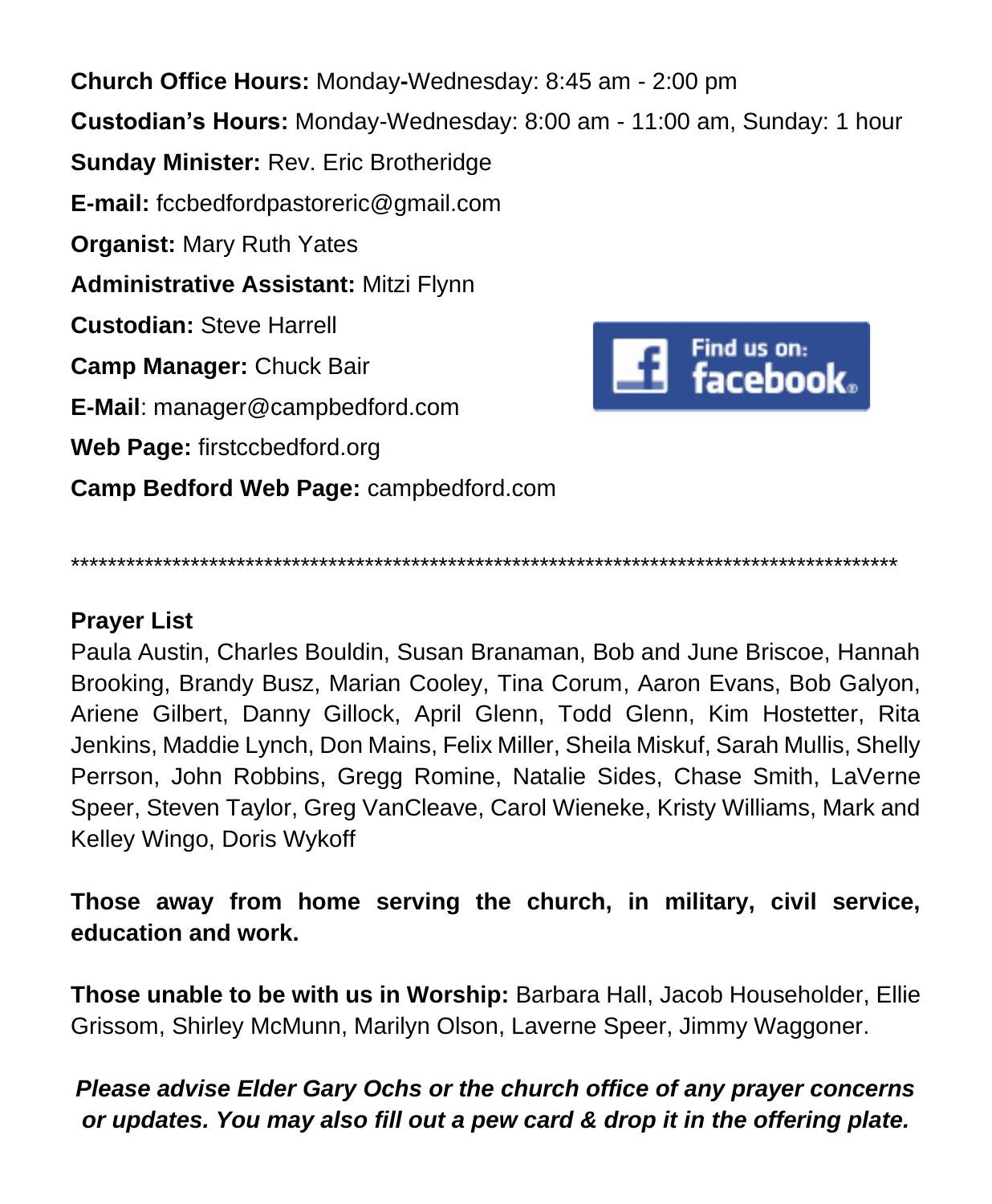

First Christian Church (Disciples of Christ)

1101  $15^{th}$  Street

l

֡֡

i

l

ļ

[www.firstccbedford.org](http://www.firstccbedford.org/) 812-275-4497 Bedford, IN 47421 office@firstccbedford.org

Reaching Outward to Connect People with God's Abundance  $\sf Reaching$   $\cal O$ utward to  $\cal C$ onnect  $\sf P$ eople with  $\sf C$ od's  $\sf Abundance$ 

Easter

SUNDAY

Alleluia! Christ is risen!

Christ is risen indeed!

Alleluia!

April 4, 2021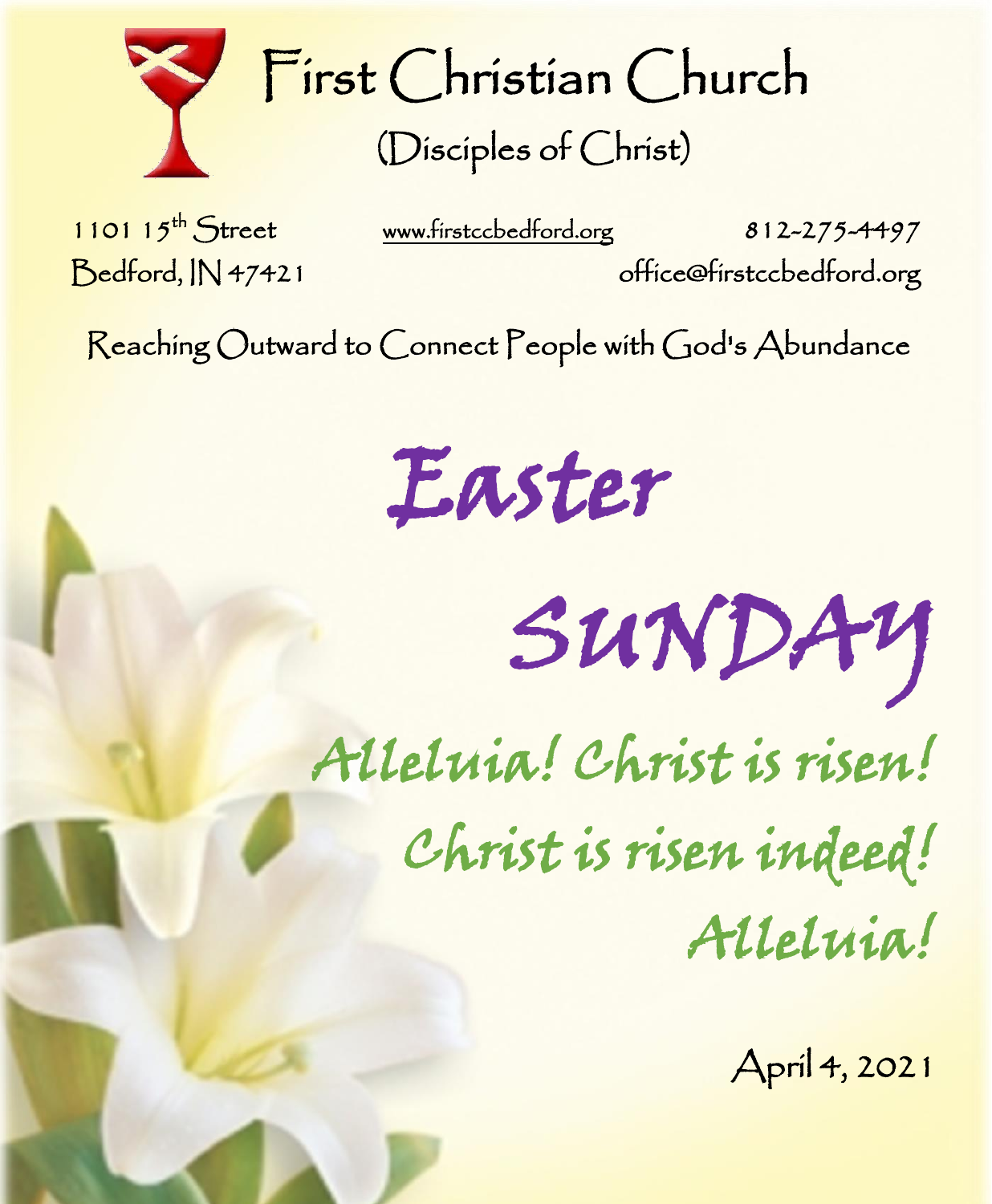#### **SERVICE OF WORSHIP**

| April 4, 2021                                                                                                                                                                                                                                                                                       | <b>Easter Sunday</b>                                                                                                                                                                                                                                              | $10:30$ am              |  |
|-----------------------------------------------------------------------------------------------------------------------------------------------------------------------------------------------------------------------------------------------------------------------------------------------------|-------------------------------------------------------------------------------------------------------------------------------------------------------------------------------------------------------------------------------------------------------------------|-------------------------|--|
| Please complete the cream-colored card located in the back of each pew and<br>place it in the offering plate. Help us by filling out the card as completely<br>as you can. You may also use the card to inform the office of any<br>prayer requests, joys, concerns, upcoming events, changes, etc. |                                                                                                                                                                                                                                                                   |                         |  |
| <b>Prelude</b>                                                                                                                                                                                                                                                                                      | That Easter Day With Joy Was Bright - Dale Wood                                                                                                                                                                                                                   |                         |  |
| <b>Welcome and Announcements</b>                                                                                                                                                                                                                                                                    |                                                                                                                                                                                                                                                                   | Pastor Eric Brotheridge |  |
| <b>Call to Worship</b>                                                                                                                                                                                                                                                                              |                                                                                                                                                                                                                                                                   | <b>Elder Gary Ochs</b>  |  |
| Leader:<br>ALL:<br>Leader:<br>ALL:<br>Leader:<br>ALL:<br>Leader:<br>ALL:                                                                                                                                                                                                                            | Alleluia! Christ is risen!<br>Christ is risen indeed!<br>The stone has been rolled away!<br>The tomb is empty!<br>Death has been conquered!<br>The foe has been overcome!<br>Come let us worship and celebrate the Good News!<br>Alleluia! Christ is risen! Amen! |                         |  |
| <b>Opening Hymn</b>                                                                                                                                                                                                                                                                                 | Christ the Lord Is Risen Today                                                                                                                                                                                                                                    | #216                    |  |
| <b>Children's Message</b>                                                                                                                                                                                                                                                                           |                                                                                                                                                                                                                                                                   | Pastor                  |  |
| <b>A Time of Prayer</b>                                                                                                                                                                                                                                                                             |                                                                                                                                                                                                                                                                   | Pastor                  |  |
| <b>Call to Prayer</b>                                                                                                                                                                                                                                                                               |                                                                                                                                                                                                                                                                   |                         |  |
| <b>Pastoral Prayer for Illumination</b>                                                                                                                                                                                                                                                             | Pastor                                                                                                                                                                                                                                                            |                         |  |
| Lord's Prayer                                                                                                                                                                                                                                                                                       |                                                                                                                                                                                                                                                                   |                         |  |

**Our Father, who art in heaven, hallowed by your name. Your kingdom come. Your will be done on earth as it is in heaven. Give us this day our daily bread and forgive us our sins as we forgive those who have sinned against us. And lead us not into temptation but deliver us from evil. For yours is the kingdom the power and the glory forever. Amen.**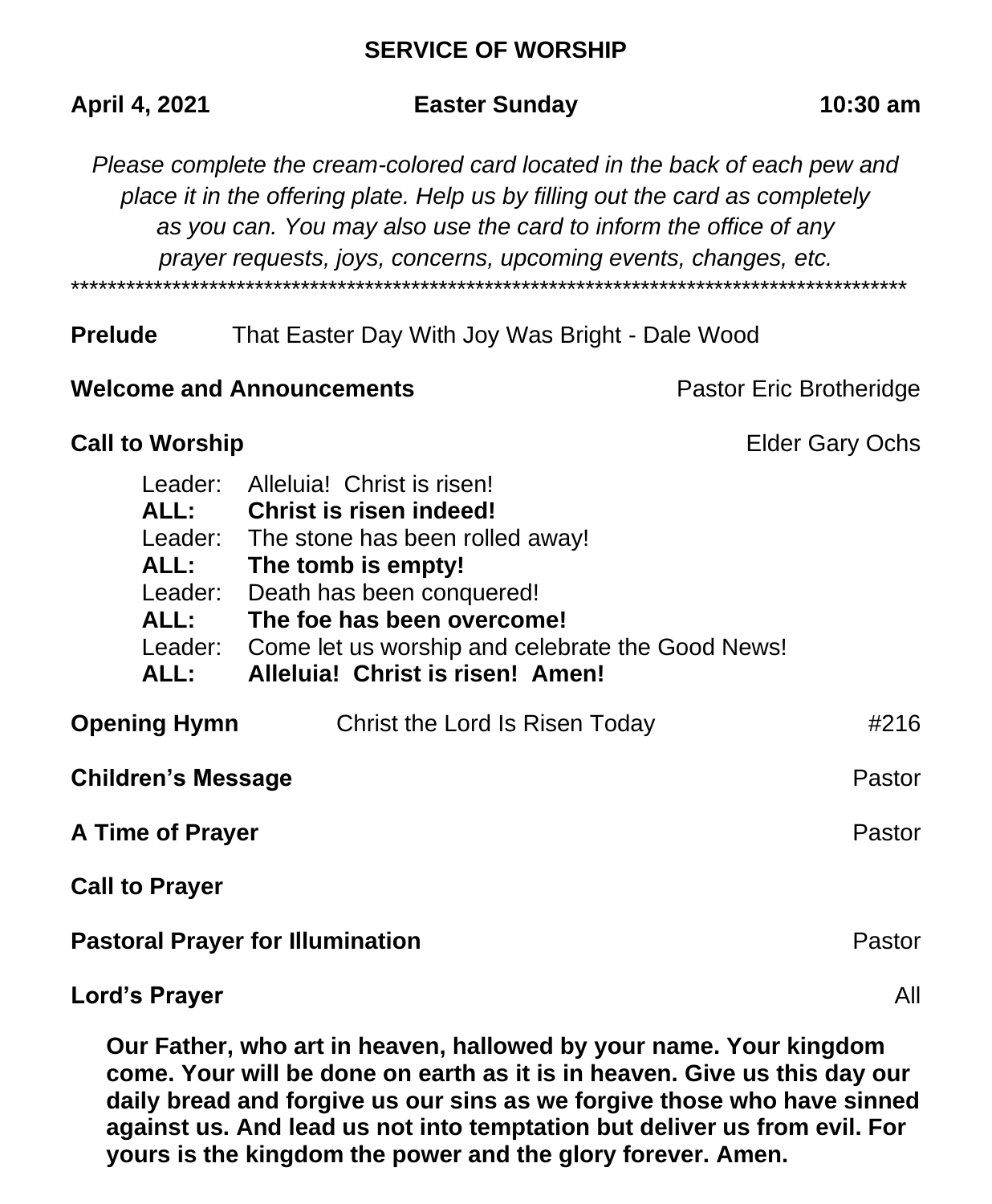# **Passing of the Peace** All

|                                                                                                                                                          | <b>Solo</b> I Know That My Redeemer Liveth - Handel - Paulina Francisco - Soprano |           |
|----------------------------------------------------------------------------------------------------------------------------------------------------------|-----------------------------------------------------------------------------------|-----------|
| <b>Into to Scripture</b>                                                                                                                                 |                                                                                   | Pastor    |
| <b>Scripture</b>                                                                                                                                         | Matthew 28:1-10 (NRSV)                                                            | Elder     |
| <b>Proclamation</b>                                                                                                                                      | Hello!"                                                                           | Pastor    |
| <b>Hymn of Discipleship</b>                                                                                                                              | <b>Christ Arose!</b>                                                              | #224      |
| <b>Invitation to Giving</b>                                                                                                                              |                                                                                   | Elder     |
| <b>Doxology</b>                                                                                                                                          |                                                                                   | On Screen |
| <b>Prayer of Dedication</b>                                                                                                                              |                                                                                   | Elder     |
| <b>Invitation to Christ's Table</b>                                                                                                                      |                                                                                   | Elder     |
| <b>Communion Music</b>                                                                                                                                   | A Communion - Vierne                                                              |           |
| <b>Words of Institution</b>                                                                                                                              |                                                                                   | Pastor    |
| <b>Taking of the Bread and Cup Together</b>                                                                                                              |                                                                                   |           |
| <b>Closing Hymn</b>                                                                                                                                      | He Lives!                                                                         | #226      |
| <b>Blessings and Benediction</b>                                                                                                                         |                                                                                   | Pastor    |
| May God bless you.<br>May God keep you.<br>Make God's face to shine upon you.<br>And be gracious unto you.<br>And give you peace.<br>And give you peace. | May God lift up God's countenance upon you.                                       |           |

**\*Postlude** Toccata – Widor